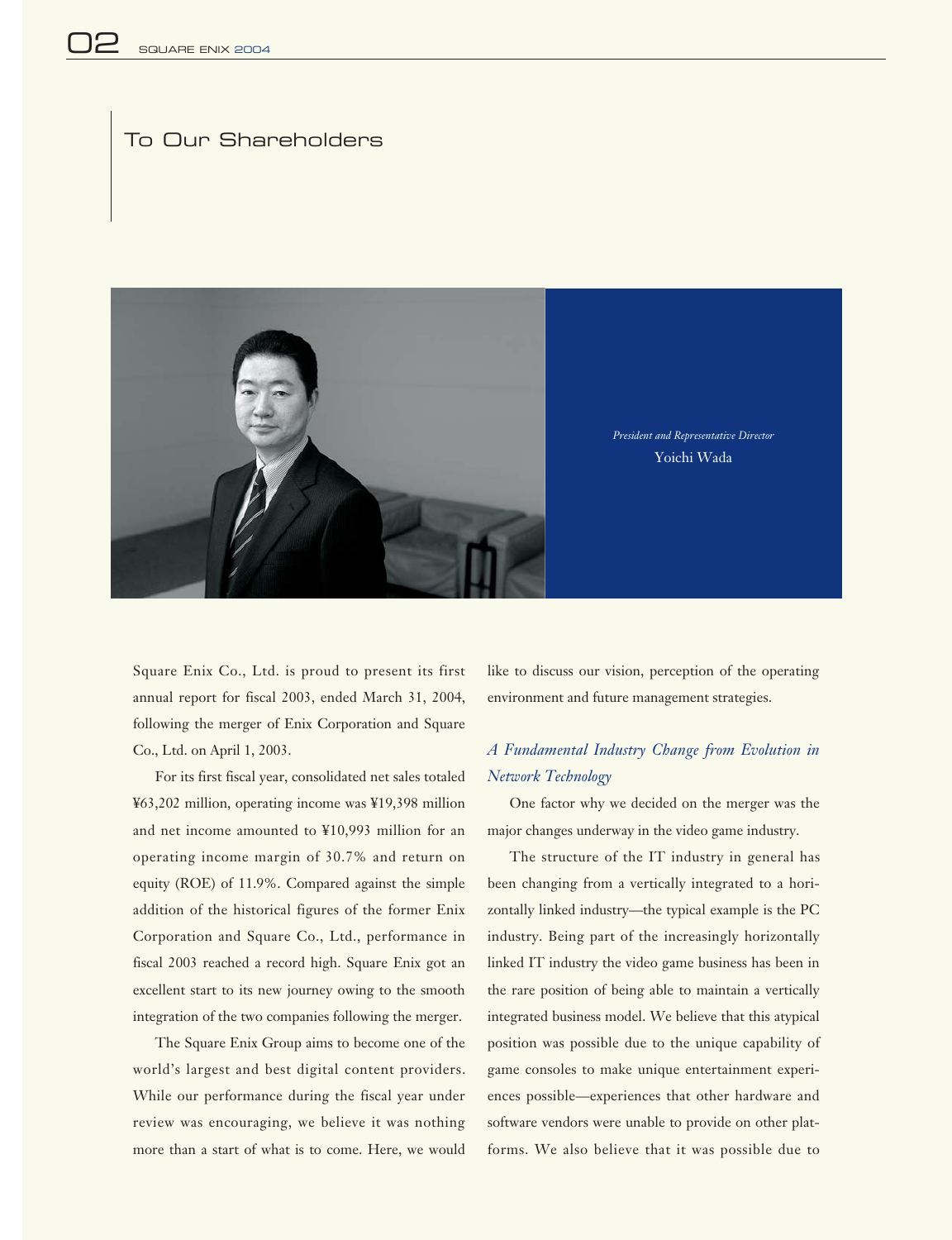# <sup>&</sup>gt; Network is the Game. Everything plays Games.

market growth that kept profits well distributed within the industry value chain.

However, these conditions have changed.

For hardware vendors, this change was embodied by the ability of PCs, and in the near future mobile phones, to match the unique features of game consoles, which had lost their lead in graphics rendering capabilities. Game consoles were also behind PCs in incorporating networking functions, an indispensable competitive feature in the new industry structure. For software vendors, this change represented an increase in development costs to accommodate much improved hardware specifications and technical difficulties in transferring game software to other media. For customers, this change meant the emergence of markets for new digital content beyond video games. All of these changes collided together in the game industry. The strength of having a vertically integrated business model began to become a weakness, because there were

few companies, other than console providers, which were large enough to weather downward pricing pressure and so the market grew too large for console providers to keep pace.

At a glance, this might appear to be a problem unique to Japan, but we believe it applies in global markets as well. These conditions are not reflected outside Japan yet owing to differences in the timing of game console proliferation in Japan and other countries, as well as differences in the distribution structure. Even if the aforementioned change did not occur, the real issue at hand is advancements in network technology. Open networks disrupt vertically integrated business models, and this is not something unique to Japan.

The video game industry is changing from a vertically integrated model to a horizontally linked one, and customer ownership is shifting from game console manufacturers to content providers.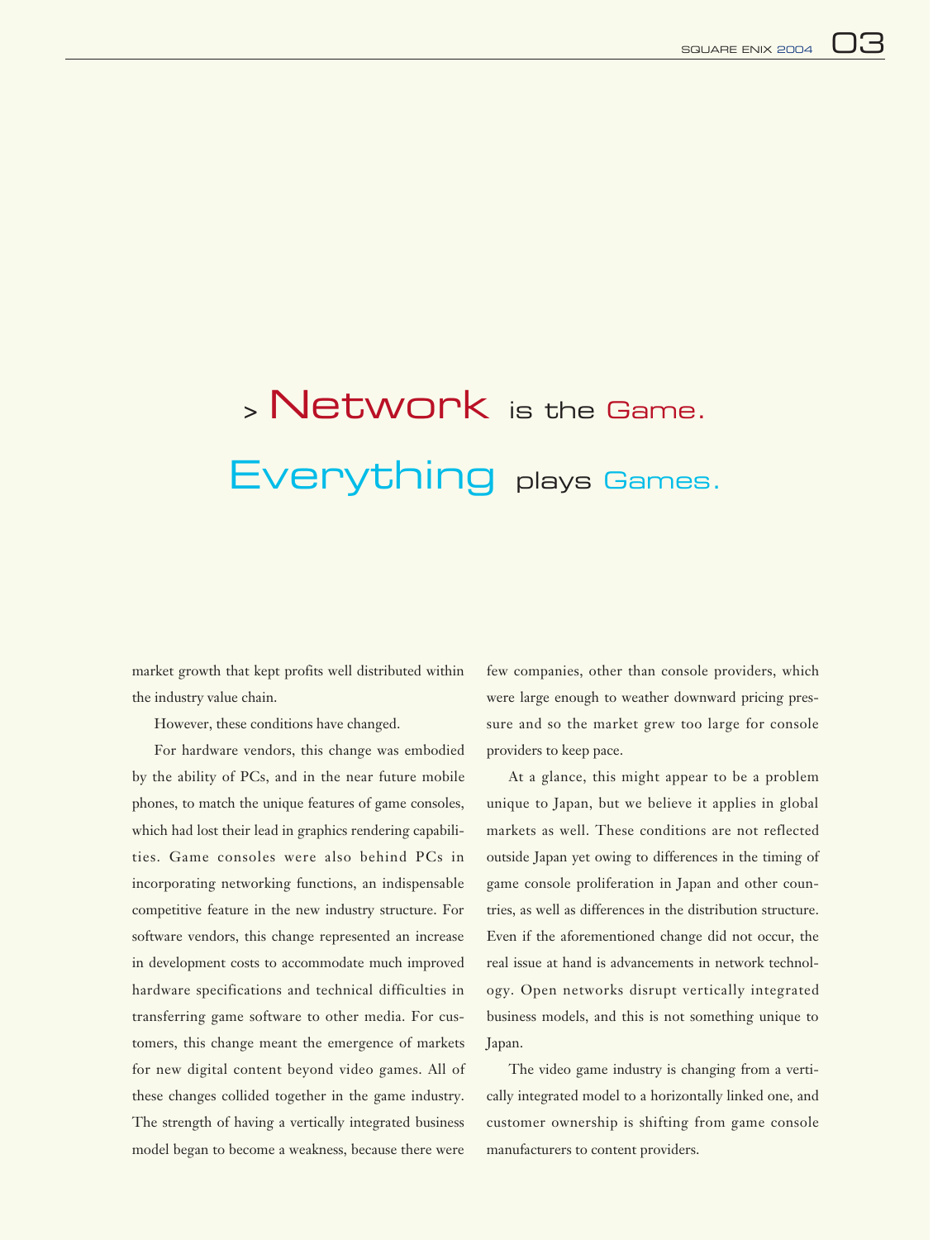# *A New Era of Entertainment*

Another factor why we decided on the merger was to tackle a massive new market.

Taking another look at changes in the industry structure, we see that the process of change is offering customers new forms of entertainment. Companies unable to adjust to this change will fail, and companies that precisely adapt to this change will be offered incredible business opportunities.

Square Enix expresses the new era of networking in the following two catchphrases.

### "Network is the Game"

Network is the Game is our way of expressing the fact that communication across networks is an essential element in new network-based interactive content. To

think abstractly, it can be said that a game is a form of communication based on a set of rules. The enjoyment derived from a game of chess or sports is created through interaction between people. Technology has advanced to the point of allowing users to enjoy communicating through virtual worlds. Demand for communications, and the communities that naturally formed as a result, present an unlimited market restricted only by the whims of people.

### "Everything Plays Games"

With the advancement of multifunctional, high-performance platforms, the way users access content is diversifying. Users will be able to access the same content at any time no matter where they are, and they will be able to access various kinds of content from a single platform.

# Now Future Contents **Networks Terminals**

# Networks will transform the Entertainment Industry.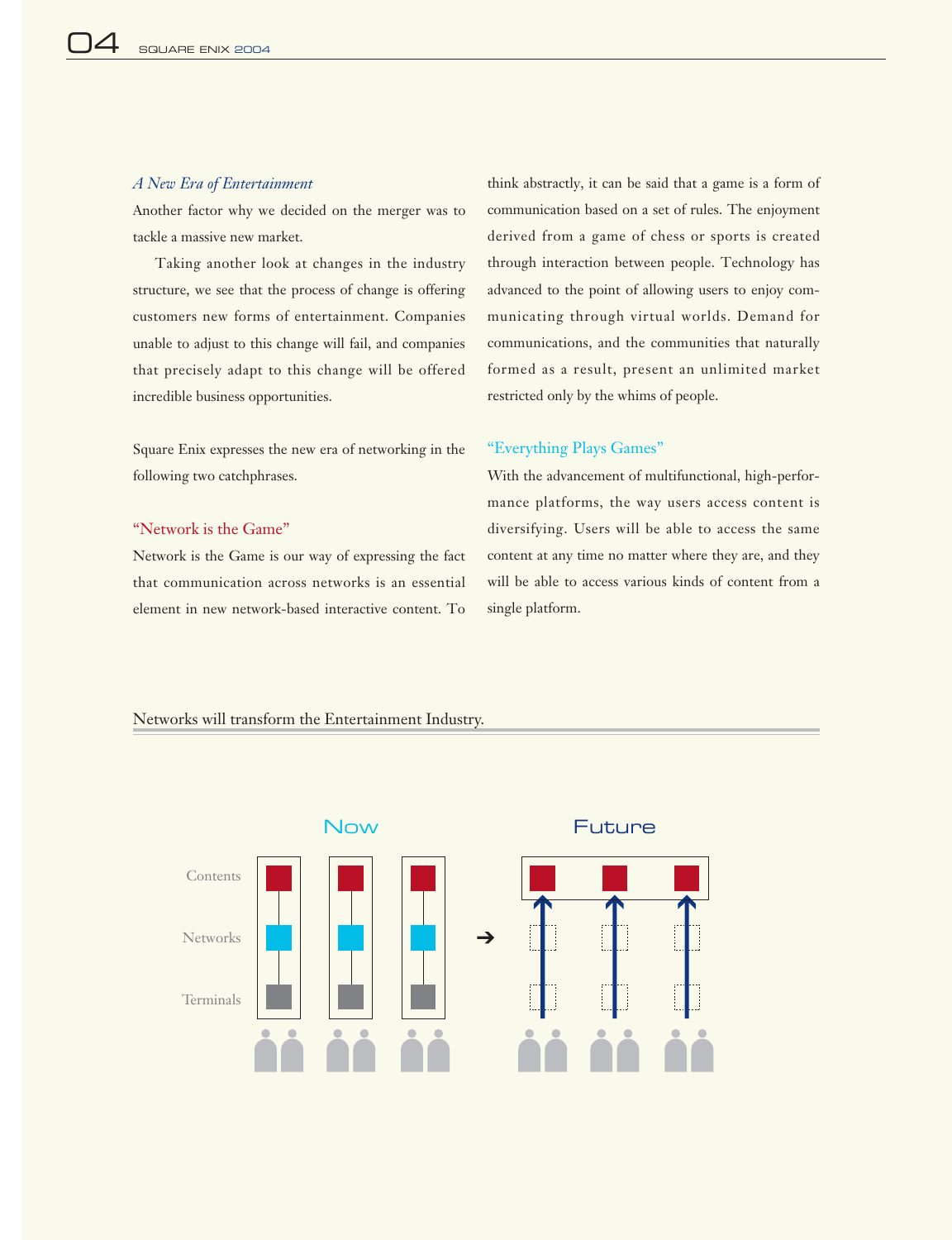In any case, we believe users stand to benefit no matter what happens next in the coming era of network gaming.

It is our view that these developments are occurring in not only the TV gaming industry, but also the IT industry as a whole.

# *Becoming the Largest and Finest Digital Content Provider*

A noteworthy point about the video game industry is that it has increased the variety and quality of entertainment through technology. The video game industry is in the best position to take advantage of the technological changes mentioned above. To this end, we believe the mission of Square Enix is to lead the industry into a new era of entertainment.

To be able to adapt to any industry structure, more specifically, to take the initiative in designing the next ecosystem, Square Enix must have influence over the whole value chain, reinforce its financial capacity, and enhance its presence to form broad-ranging alliances.

The former Enix and Square were similar in terms of their commitment to the quality of their products, but they had different business models and different areas of business focus. As a result of the merger, the two companies were able to mutually complement these differences and achieve the above-mentioned objectives in a short time.

In addition, both companies share a point in common in that they were early to start initiatives in network content and we believe this will become a crucial cornerstone for our future growth, despite the fact that both companies' preeminence in packaged

### Network is the Game.

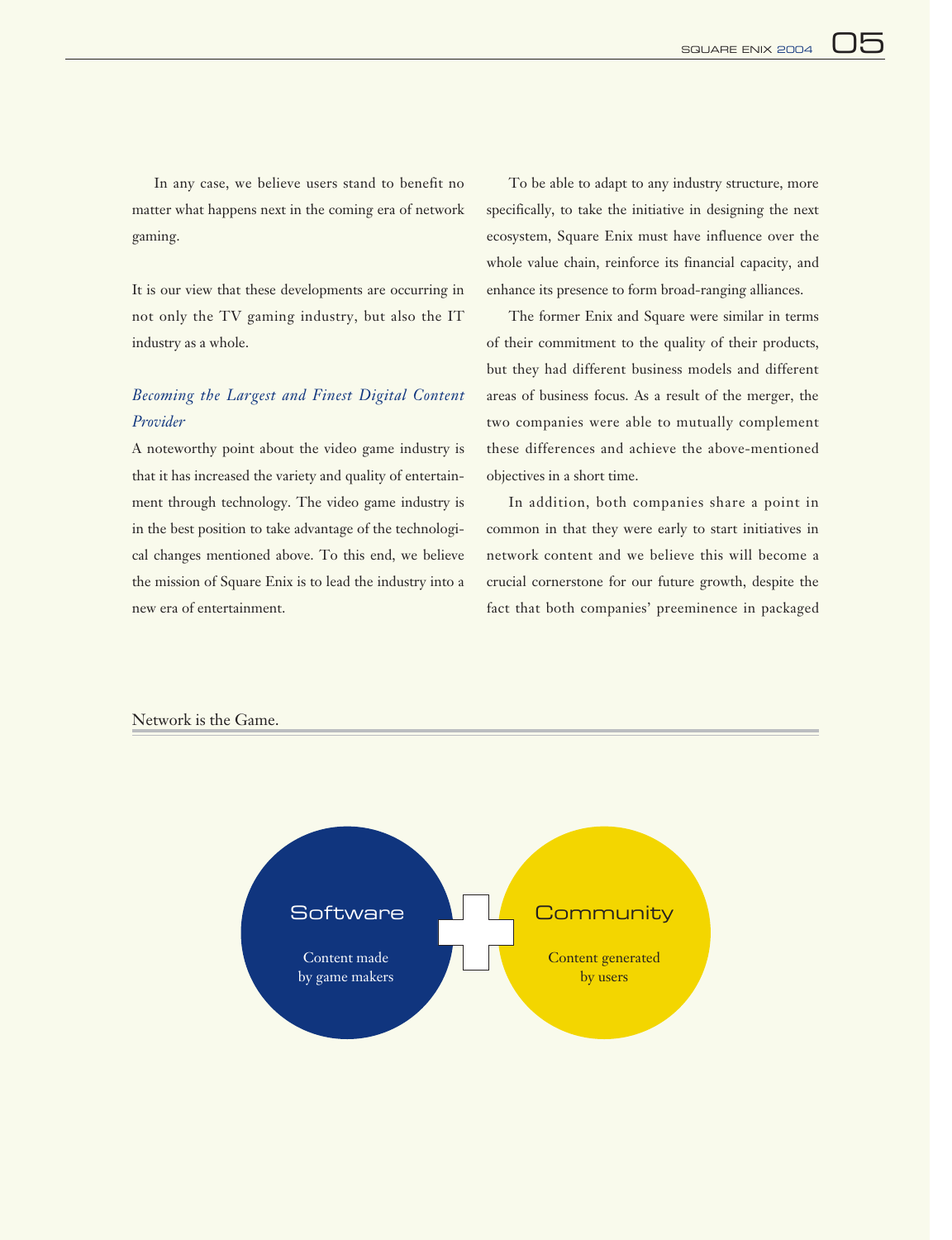software tended to overshadow their efforts on the online games front.

What is Square Enix's strategy in this challenging but exciting business environment? We think the following three actions are critical: enhance community management; deploy polymorphic content; and define new platforms.

Network content is comprised of two elements, namely software and communities. Communities are a previously nonexistent service category, and managing the quality of these communities is an area where we can add the most value going forward. Communities provide the most value to users, and managing them is the most difficult business area for providers to enter. For these very reasons, Square Enix plans to concentrate on enhancing community management skills.

Our next strategy is the development of polymorphic content. This entails the creation of original content with the intent of deployment across various platforms while leveraging the unique features of each platform and media type. Recently, there has been an industry trend toward creating games based on preexisting content such as sports and movies. In other words, many games are created as a secondary usage of the original content for which others hold the intellectual property (IP) rights. We are focusing on capitalizing on our own IPs. As the "Everything Plays Games" trend continues, we expect profits will converge on the industry players, such as Square Enix, who possess the IP rights to original content.

Our third strategy is to define new platforms, yet this does not mean we intend to become a hardware manufacturer. As the industry shifts to a horizontally



#### Everything plays Games.